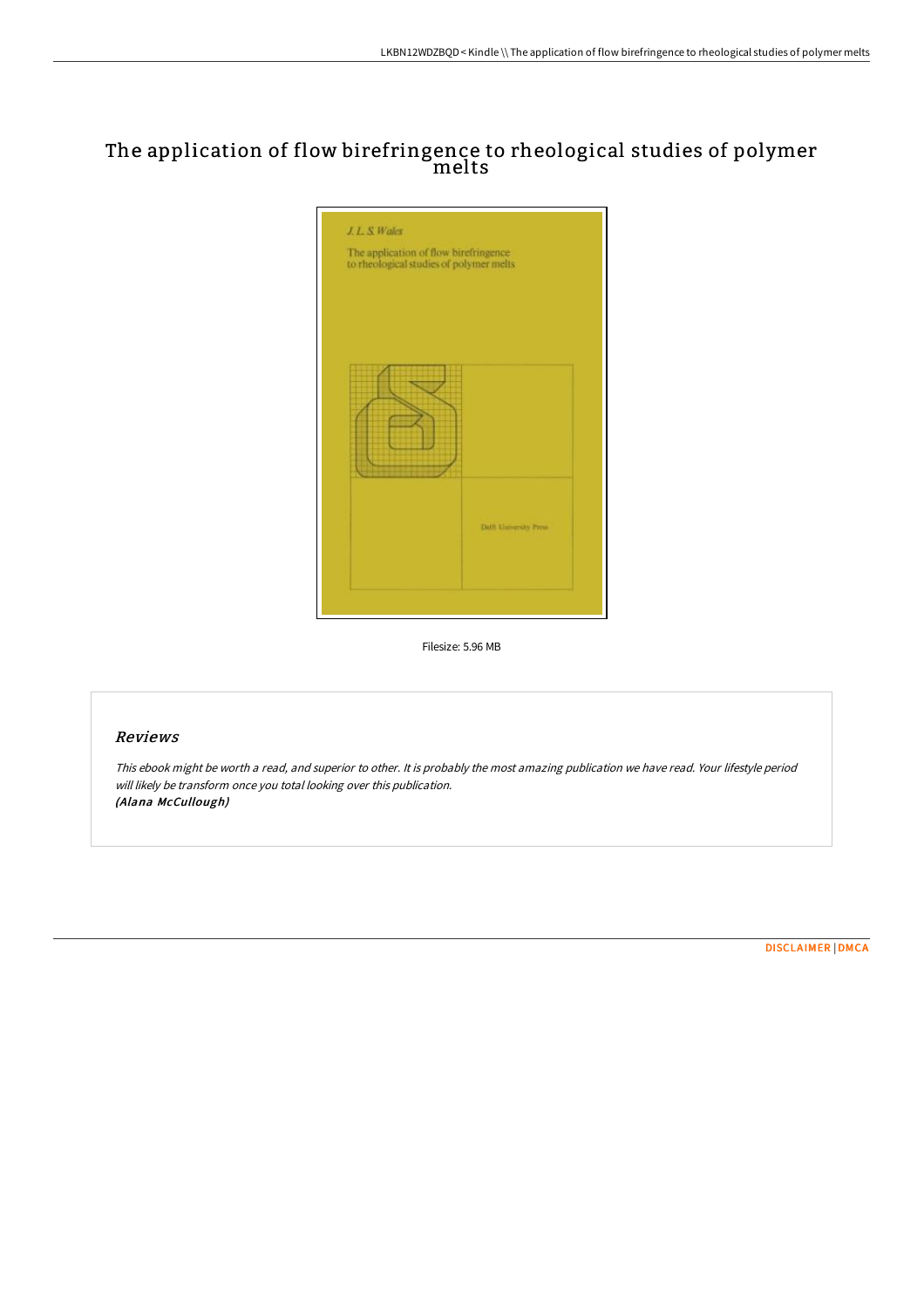## THE APPLICATION OF FLOW BIREFRINGENCE TO RHEOLOGICAL STUDIES OF POLYMER MELTS



Book Condition: New. Publisher/Verlag: Springer Netherlands | 1. 1 Preamble The science to which this work is appended is termed rheology and rheology means the study of flow and deformation of liquids and solids with emphasis on the underlying physical processes. Characteristic for solids is that they respond to a force by deforming, and, on removal of the force, by returning to their original shape. This type of re sponse is termed elastic. Characteristic for liquids is that they deform and continue to deform as long as the force is present. This type of response is termed viscous. The two definitions just given for viscous and elastic response represent ~wo extremes of response to an external force. Materials do not always fall readily into one or the other of the above-mentioned categories. An additional parameter is needed to describe material response more fully. The extra param eter is time. As a general rule the faster the deformation the closer the re sponse is to being elastic, the slower the deformation the closer the response is to being viscous. Slow and fast . are factors relative to some natural time, T, of the material. This natural time may be thought connected with the rates of spontaneous diffusion of its molecular and atomic constituents. For every day fluids as water, the natural time is very short, of the order of 10-10s 1) and hence for most purposes is considered as being viscous. | 1. Introduction.- 1.1 Preamble.- 1.2 Linear Viscoelasticity.- 1.3 Normal Stresses in Simple Shear Flow.- 1.4 Flow Birefringence.- 1.5 Scope of the Investigation.- 2. Apparatus.- 2.1 The Cone-and-Plate Apparatus.- 2.1.1 Limitations of Cone-and-Plate Apparatus.- 2.1.2 Thermal Stability.- 2.2 The Slit Apparatus: Measurements in the 1-3 Plane.- 2.3 The Capillary Apparatus: Measurements in the 2-3 Plane.- 2.4 Measurement of the Path...

Read The application of flow [birefringence](http://bookera.tech/the-application-of-flow-birefringence-to-rheolog.html) to rheological studies of polymer melts Online  $\blacksquare$ Download PDF The application of flow [birefringence](http://bookera.tech/the-application-of-flow-birefringence-to-rheolog.html) to rheological studies of polymer melts